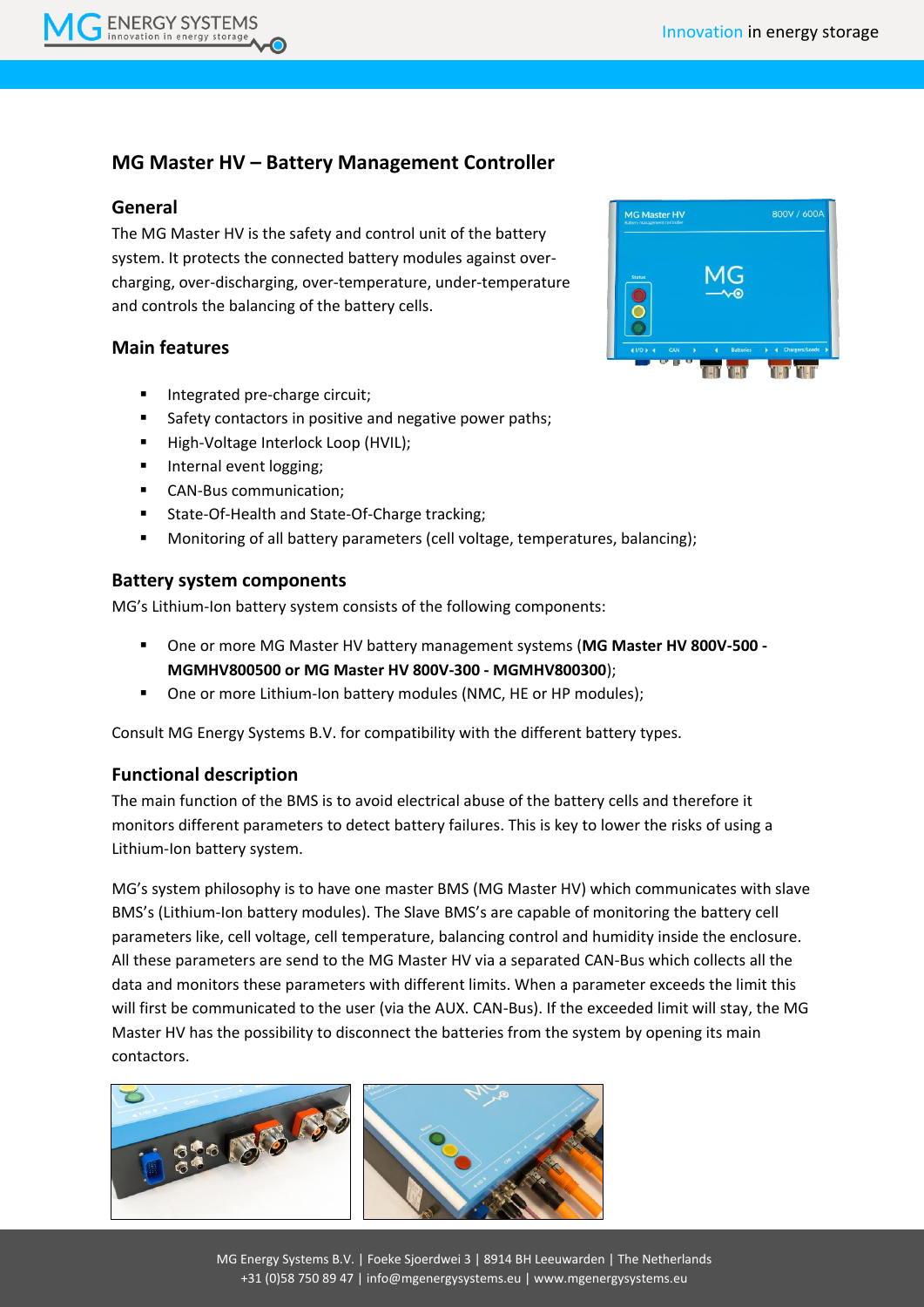

# **Technical specifications**

|                                       | <b>MG Master HV 800V - 300</b>                               | <b>MG Master HV 800V - 500</b>        |
|---------------------------------------|--------------------------------------------------------------|---------------------------------------|
| <b>Technical specifications</b>       | <b>MGMHV800300</b>                                           | <b>MGMHV800500</b>                    |
| Supply voltage                        | 24 VDC                                                       | 24 VDC                                |
|                                       | (18 VDC to 32 VDC)                                           | (18 VDC to 32 VDC)                    |
| Supply current                        | 2,5A                                                         | 2,5A                                  |
| Maximum HV voltage                    | <b>800 VDC</b>                                               | <b>800 VDC</b>                        |
| Maximum HV current continuous         | 300 A                                                        | 500 A                                 |
| Weight                                | 11 kg                                                        | 11 kg                                 |
| Dimensions (Ixwxh)                    | 430x329x121 mm                                               | 430x329x121 mm                        |
| <b>Features</b>                       |                                                              |                                       |
| Fuse                                  | No, external fuse need to be<br>added                        | No, external fuse need to be<br>added |
| Integrated safety contactors          | 2x Gigavac GX66                                              | 2x Gigavac GX66                       |
|                                       | (in positive and                                             | (in positive and                      |
|                                       | negative HV lines)                                           | negative HV lines)                    |
| Integrated pre-charge circuit         | Yes                                                          | Yes                                   |
| <b>Event logging</b>                  | Internal event logging memory                                | Internal event logging memory         |
| Input/Output                          |                                                              |                                       |
| Emergency switch connection           | Yes                                                          | Yes                                   |
| Allow-to-charge (relay output)        | Max. 30 VDC fused 1,5 A                                      | Max. 30 VDC fused 1,5 A               |
| Allow-to-discharge (relay output)     | Max. 30 VDC fused 1,5 A                                      | Max. 30 VDC fused 1,5 A               |
| Programmable output (relay output)    | Max. 30 VDC fused 1,5 A                                      | Max. 30 VDC fused 1,5 A               |
| Digital input 1                       | 24 VDC, 5 mA                                                 | 24 VDC, 5 mA                          |
| Digital input 2                       | 24 VDC, 5 mA                                                 | 24 VDC, 5 mA                          |
| Digital input 3                       | 24 VDC, 5 mA                                                 | 24 VDC, 5 mA                          |
| <b>Environmental</b>                  |                                                              |                                       |
| Operating temp. charge                | $-20$ to $+50$ °C                                            | $-20$ to $+50$ °C                     |
| Humidity                              | Max. 95% (non-condensing)                                    | Max. 95% (non-condensing)             |
| IP-Protection class                   | <b>IP 65</b>                                                 | <b>IP 65</b>                          |
| <b>Connections</b>                    |                                                              |                                       |
| <b>Power connections</b>              | Amphenol PowerLok 300 series                                 | Amphenol PowerLok 500 series          |
| <b>CAN-Bus connection (batteries)</b> | 2x M12                                                       | 2x M12                                |
| CAN-Bus connection (aux.)             | 2x M12                                                       | 2x M12                                |
| Diagnostic port (CAN-Bus)             | 1x M12                                                       | 1x M12                                |
| <b>Standards</b>                      |                                                              |                                       |
| <b>EMC: Emission</b>                  | CISPR 16-2-1:2014, CISPR 16-2-3+A1+A2:2010                   |                                       |
| <b>EMC: Immunity</b>                  | IEC 60533:2015, IEC 61000-4-2:2008, IEC 61000-4-3+A1+A2, IEC |                                       |
|                                       | 61000-4-4:2012, IEC 61000-4-5:2014, IEC 61000-4-6:2013       |                                       |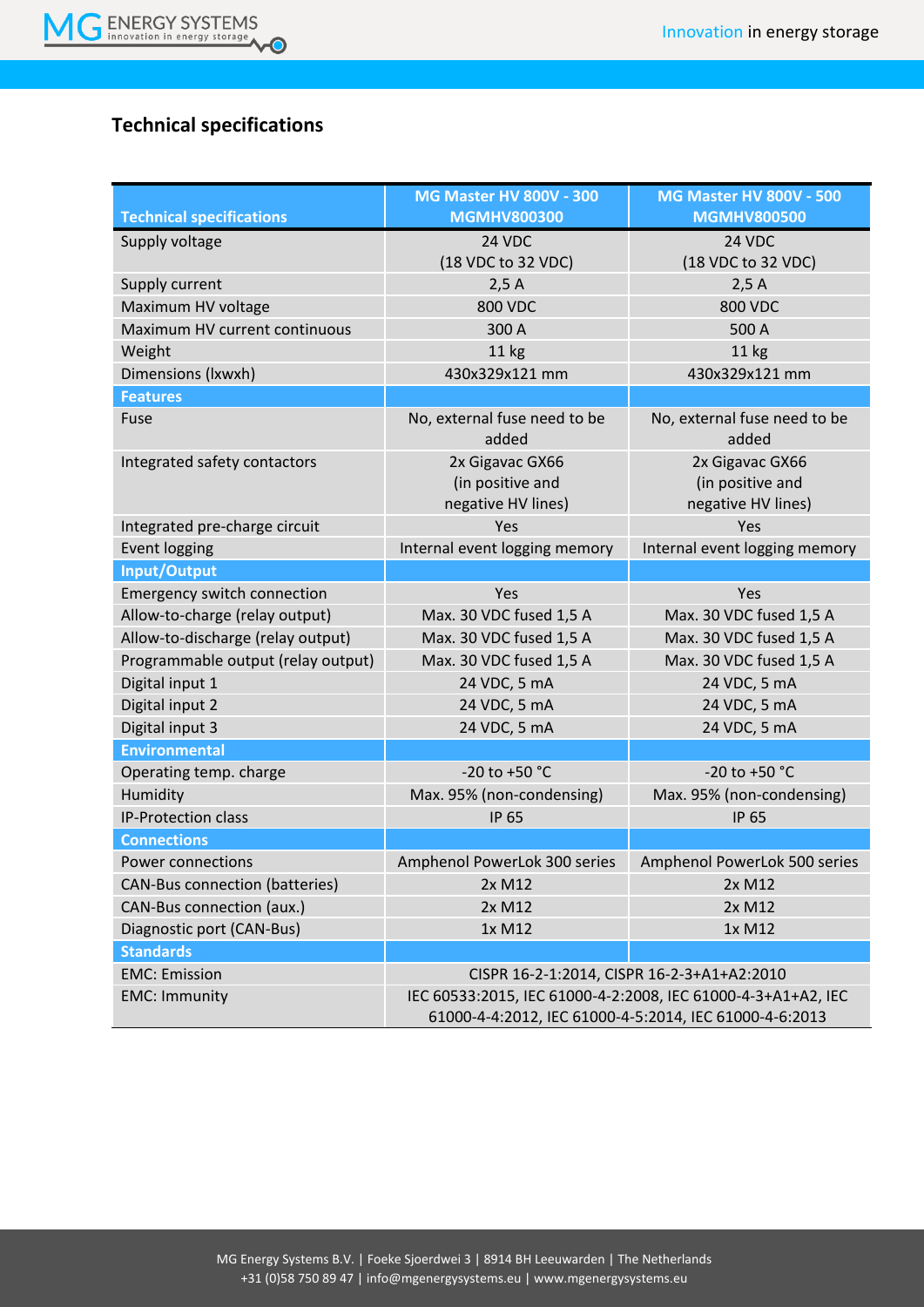

### **Dimensions**

Dimensions in mm.